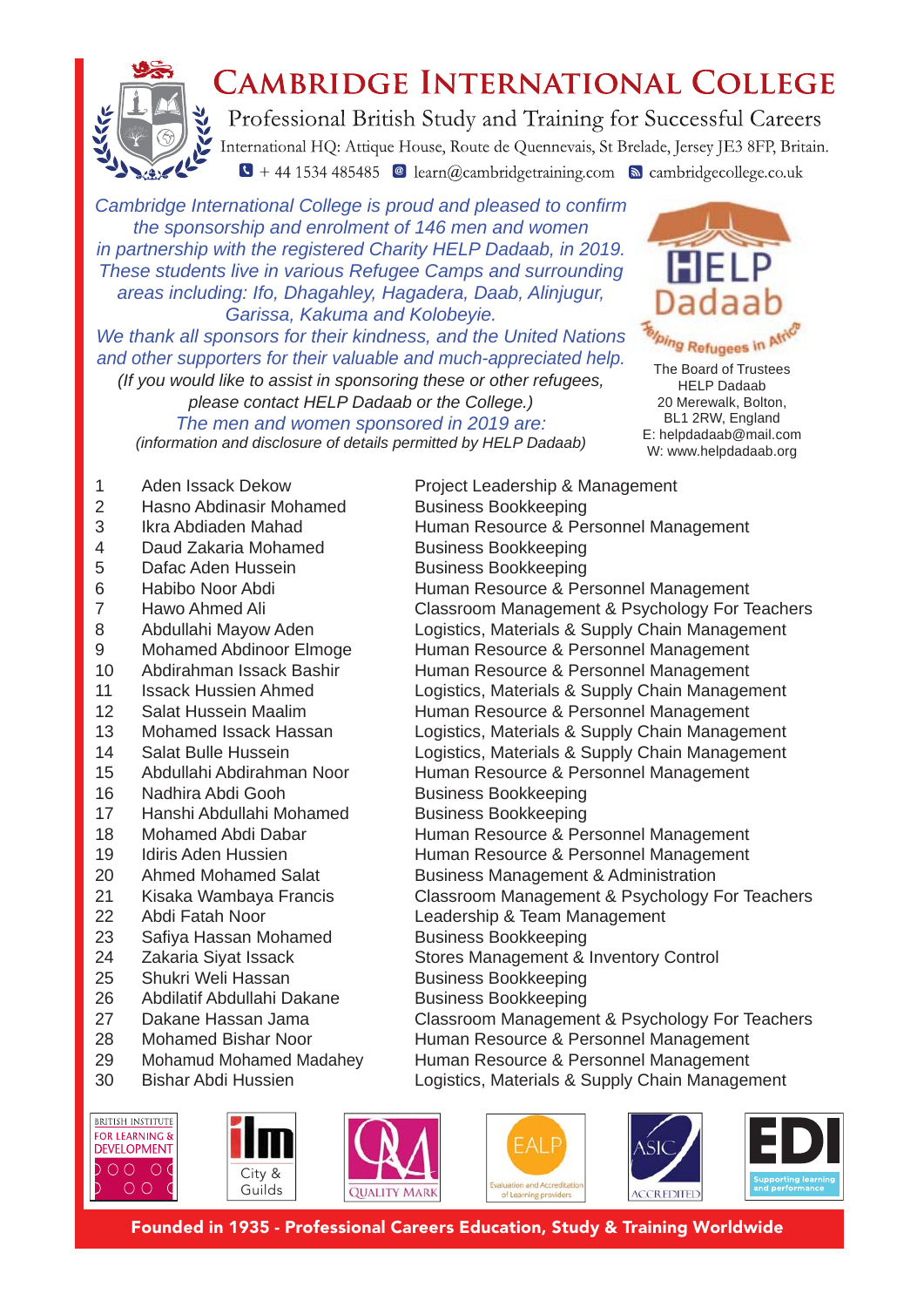33 Jama Hassan Muhumed Business Bookkeeping 34 Ali Mohamed Tohyare Leadership & Team Management 35 Abdimalik Dahir Mohamed Business Bookkeeping 37 Weli Haii Mahat Management & Administration 40 Hamdi Ahmed Ibrahim Business Bookkeeping 42 Abdullahi Mohamed Hussien Business Bookkeeping 43 Warsame Mohamed Yasin Business Bookkeeping 45 Ifrah Ali Mohamed Business Bookkeeping 48 Abdirahman Abdullahi Project Leadership & Management 51 Abdi Bishar Bashir Management & Administration 52 Nuney Noor Ibrahim Business Bookkeeping 53 Fardowa Harun Luhus Business Bookkeeping 54 Osman Yussuf Maalim **Office Management & Administration** 55 Fatuma Roble Ali Business Bookkeeping 57 Nasro Hussien Ahme **Advertising & Public Relations** 59 Maryan Hassan Mohamed Business Bookkeeping 62 Fartun Ibrahim Diriye Business Bookkeeping 64 Halimo Aden Abukar Business Bookkeeping 66 Ikran Ali Dubat **Constanting Constructs** Office Management & Administration 68 Aliya Mohamed Kosar Business Bookkeeping 69 Saharo Mohamed Jama<br>Business Bookkeeping 71 Abdinoor Mohamed Siyah Business Bookkeeping 72 Abdi Farah Hassan Business Bookkeeping 73 Abdirahman Abdullahi Ali Business Bookkeeping 74 Ali Aden Badel Business Bookkeeping 75 Aden Rage Abdullahi Business Bookkeeping 80 Bangio Ali Aden **Project Leadership & Management** 82 Mohamed Hussien Yussuf Business Bookkeeping 83 Abdirizack Yussuf Abdalla Business Bookkeeping 84 Hussein Ali Abdi Business Bookkeeping 85 Abdi Ibrahim Issack Business Bookkeeping 88 Ibrahim Mohamed Ali Logistics, Materials & Supply Chain Management

31 Hassan Buthul Shuriye Business Management & Administration 32 Omar Mohamed Human Resource & Personnel Management 36 Osman Abdullahi Osman Business Management & Administration 38 Hassan Osman Mohamed Human Resource & Personnel Management 39 Abdikani Abdille Mursal Business Management & Administration 41 Ali Sulainman Abdi Classroom Management & Psychology For Teachers 44 Mohamed Hassan Budul Business Management & Administration 46 Sadam Rashid Aden Stores Management & Inventory Control 47 Shueb Mohamed Ali Stores Management & Inventory Control 49 Abdirahman Abdullahi Yahye Business Management & Administration 50 Abdi Muhumed Aden **Human Resource & Personnel Management** 56 Ardo Ali Haji **Human Resource & Personnel Management** 58 Sharmarke Ahmed Abdi Business Management & Administration 60 Abshiro Hussien Ahmed Human Resource & Personnel Management 61 Abdifatah Mohamed Mohamud Business Management & Administration 63 Mohamud Jelle Maalim Business Management & Administration 65 Ismail Abdi Noor Classroom Management & Psychology For Teachers 67 Rahmo Abdille Mursal Human Resource & Personnel Management 70 Abshir Mahamud Bare Human Resource & Personnel Management 76 Abdikani Nesteh Kosar Classroom Management & Psychology For Teachers 77 Abdi Ahmed Classroom Management & Psychology For Teachers 78 Abdimalik Sadik Classroom Management & Psychology For Teachers 79 Somane Ali Classroom Management & Psychology For Teachers 81 Idirs Abdi Hussein Classroom Management & Psychology For Teachers 86 Hassan Gabow Salan Classroom Management & Psychology For Teachers 87 Abdirizack Hassan Abdi Business Management & Administration